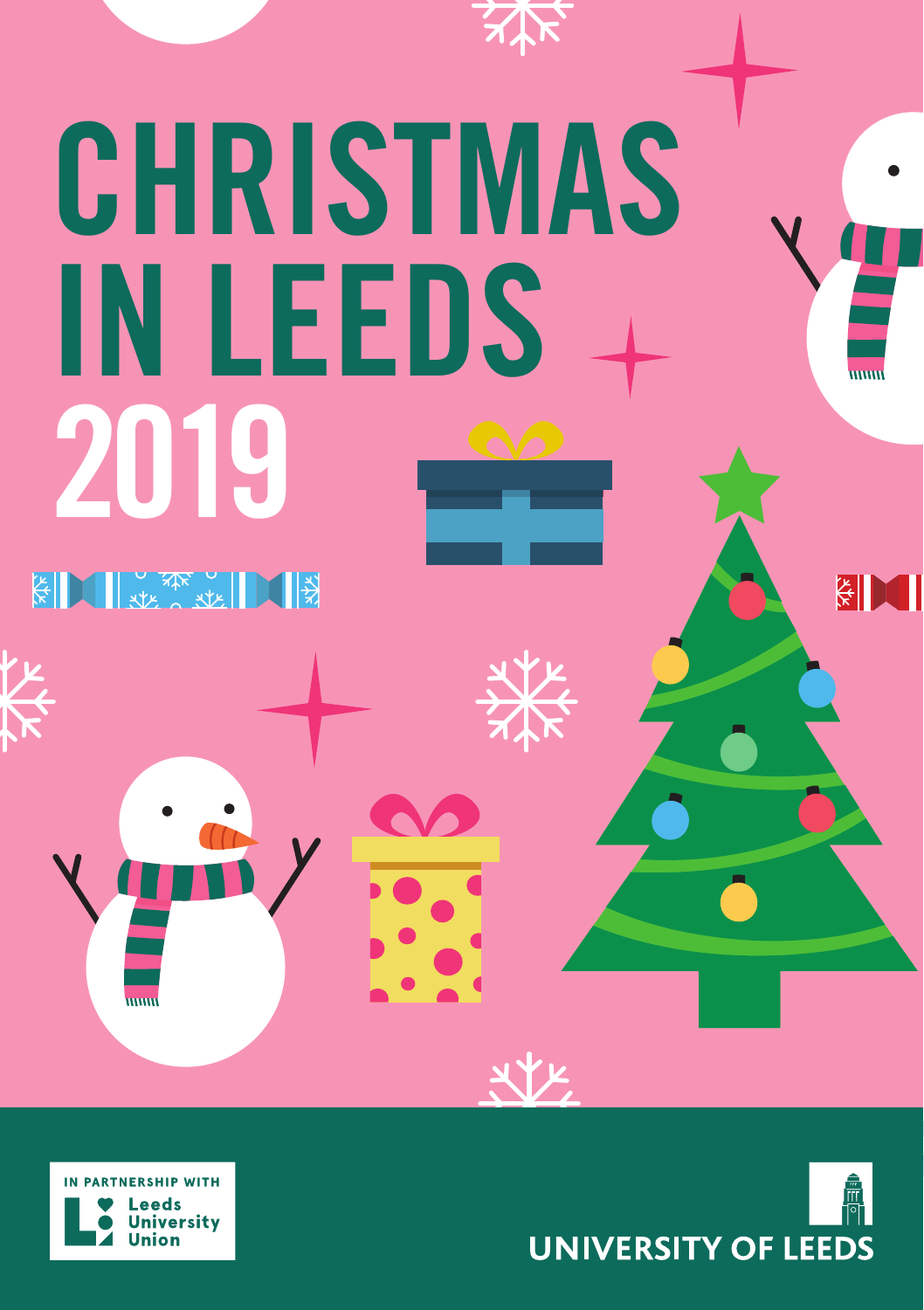# WHAT'S ON THIS SEASON

# WILL YOU BE IN LEEDS OVER THE WINTER BREAK?

Christmas in Leeds is an annual programme for all students and postgraduate researchers who will be in Leeds over the winter break, providing the chance to meet others, experience Christmas traditions together and find out about help and support.

From film and games nights, to volunteering opportunities and trips, there are lots of activities to keep you entertained and make this Christmas in Leeds one to remember! Many events are family friendly and welcome students with partners and children in Leeds.

Join the Christmas in Leeds Facebook group to connect with others, share events and plan your holiday: www.facebook.com/groups/UoLChristmas2019

For more information about each event and to buy tickets or reserve your place, visit: http://students.leeds.ac.uk/outofterm

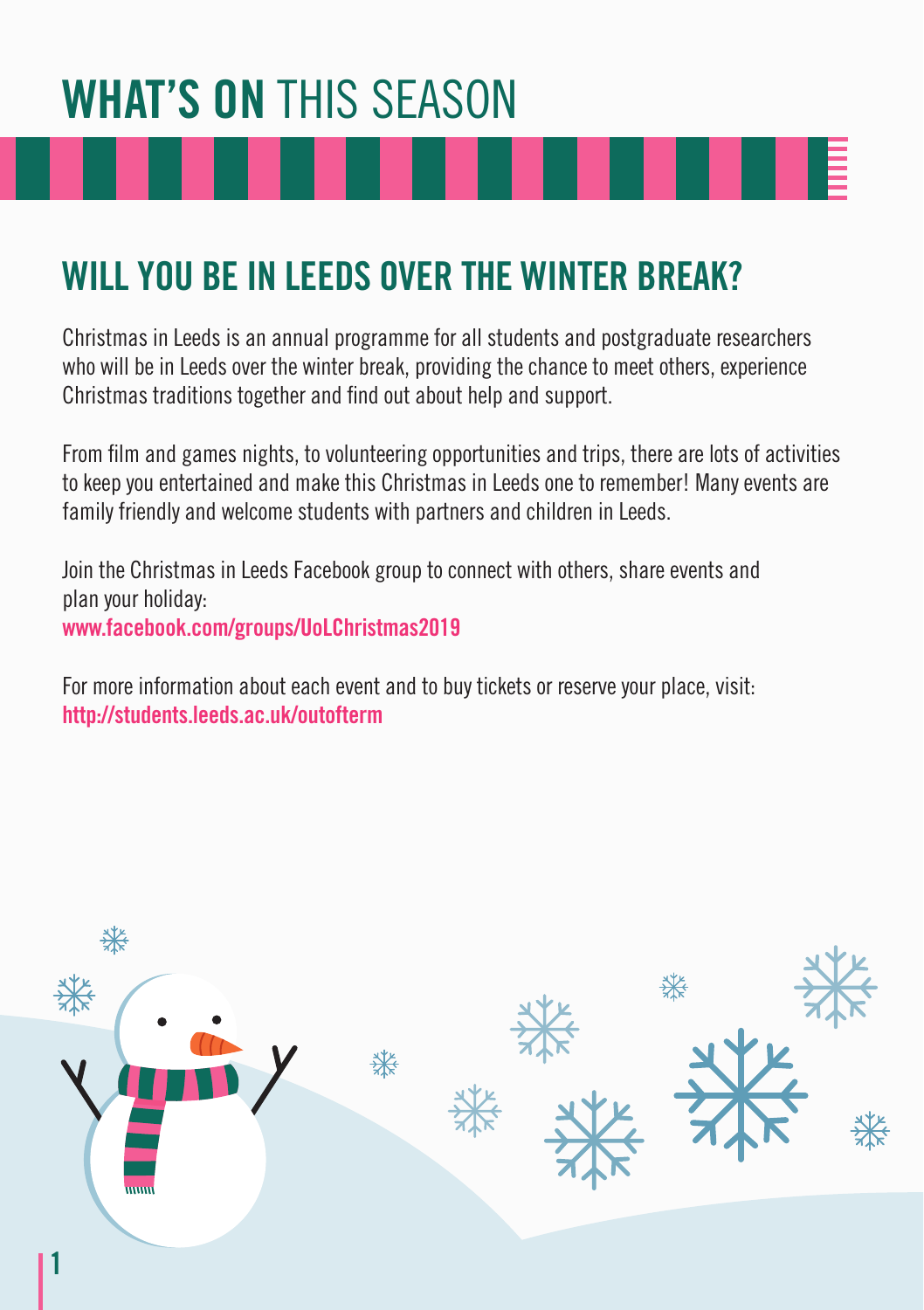# EVENTS ON CAMPUS

### Every Monday (except 23 and 30 December) Global Café

(LUU Common Ground, 17.30 - 19.30) A great place for UK and international students to relax with friends and meet new people. FREE family friendly.

### Every Wednesday (except 25 December and 1 January)

### International Students Club

(Emmanuel Centre, 18.00 - 20.00) This friendly club offers refreshments, a chance to chat and different activities each week. UK students are also welcome to join. **FREE** family friendly.

### Every Friday (except 27 December and 3 January) Sketch Club

(Stanley & Audrey Burton Gallery, Parkinson Building, 12.30 - 15.30) Whether you can stay for 10 minutes or 3 hours, drop in and draw with all materials provided. FREE

### Tuesday 3 December Festive Food Share

(Riley Smith, 13.00 - 15.00) Try festive treats from around the globe. FREE book your place.





### Shoebox Appeal with HOMED

(LUU Room 6, 10.00 - 15.00) Donate much needed items to help people living on the streets make it through winter. FREE

### University Carol Service

(Great Hall, 17.15 - 18.15)

Celebrate the Christmas season with carols, excerpts from the Christmas story and seasonal refreshments. FREE family friendly.

### Wednesday 4 December An M&S Christmas Food Workshop (M&S archives, 13.00 - 14.30)

Marks and Spencer is a famous British company that started in Leeds. Discover the history of M&S food marketing, branding and packaging. FREE book your place

### Thursday 5 December Christmas Decoration Making (LUU Common Ground, 18.00 - 20.00)

Create your own Christmas decorations as you enjoy a hot drink and mince pie. £5, pay when you arrive.

### Friday 6 December Old Bar's 80th Birthday party

(LUU Old Bar, from 20.00)

Celebrate Old Bar's big birthday with live music, a raffle, cake and drinks offers. FREE

### Monday 9 December Sustainable Christmas

Crafts (LUU Room 6, 13.00  $-14.00$  or  $14.30 - 15.30$ Learn how to make eco-friendly festive crafts. FREE book your place.

### Winter Unity Starlight

Event (Level 12 Common Room, Marjorie and Arnold Ziff Building, 12.00 - 14.00) Join others from across campus for a relaxing lunch. FREE family friendly.

### Wednesday 11 December Harry Potter Night

(LUU Pyramid, from 17.00) All witches and wizards can join for Harry Potter fun and a free film screening. FREE book your place

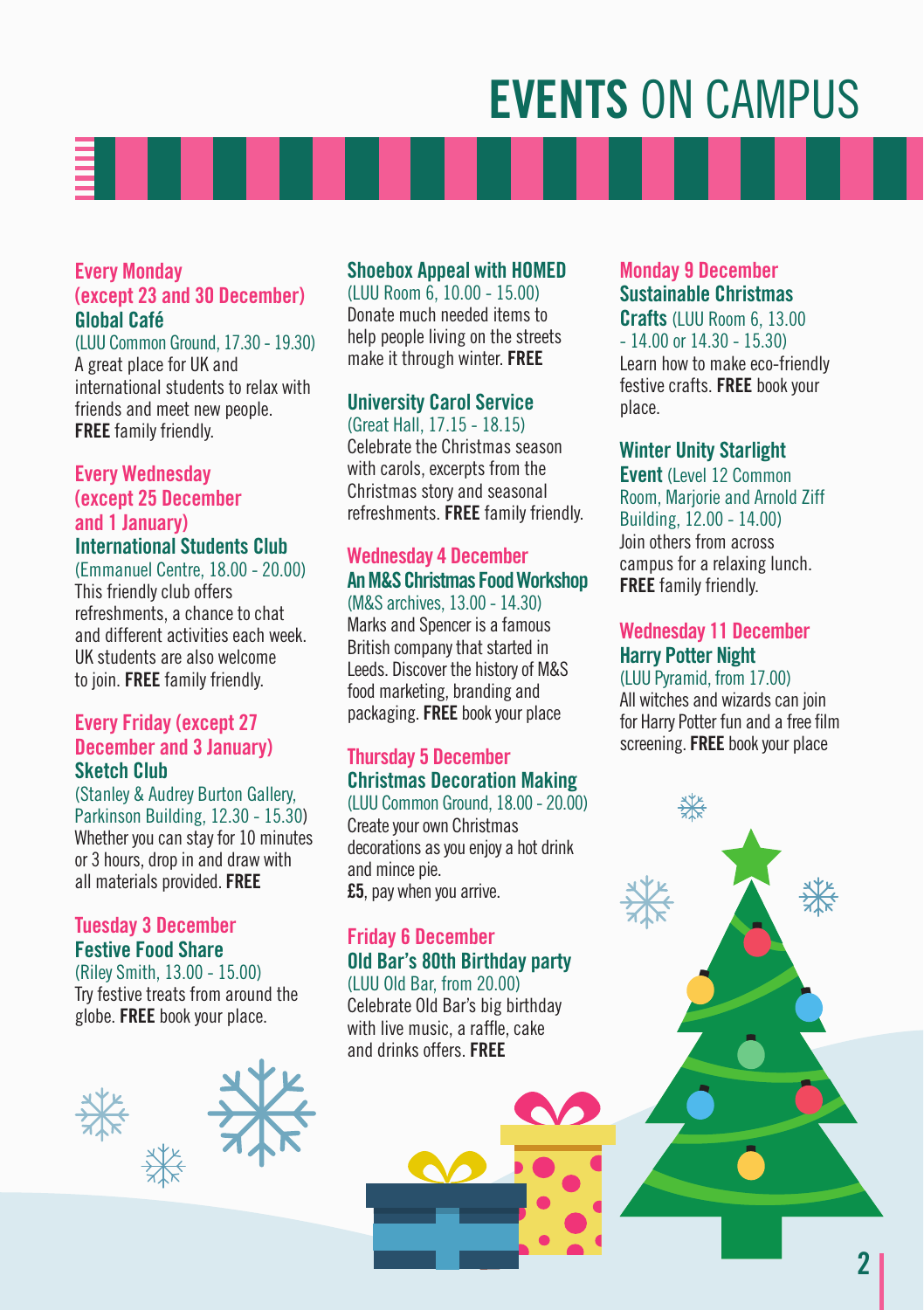# EVENTS ON CAMPUS

Thursday 12 December Christmas Card Making (LUU Room 5, 15.00 - 16.30)

Create your own festive greeting cards to send to someone this Christmas. FREE

### Monday 16 December Wellbeing HIIT & Core workout

(Jade Studio, 11.30 - 12.30) Get moving and stay active at this inclusive workout session. **FREE** book your place

## Ginger bread decorating

(LUU Room 5, 14.00 - 15.30) Get in the festive mood at our Christmas gingerbread decorating session. FREE book your place

### Tuesday 17 December Wellbeing Pilates

(LUU Jade Studio, 12.00 - 13.00) Take some time out practice

pilates, yoga and stretching moves. FREE book your place



### Christmas Decoration Making

(LUU Room 4, 12.00 - 13.30) Come along and make your own festive decorations to brighten up your room. FREE

### Christmas in Leeds Social (LG10, Michael Sadler

Building, 14.00 - 16.00) Come to meet others who will be in Leeds over Christmas and enjoy hot drinks, cake, crafts and games!

FREE book your place, family friendly

### Wednesday 18 December Culture Change Workshop (Emmanuel Centre SR

11, 13.30 - 15.00) Share experiences of culture change and discuss how to manage and learn from change. Ideal for anyone who has experienced culture change or is planning to spend time in another culture. FREE book your place

### Thursday 19 December Wellbeing Yoga (LUU Jade Studio, 11:30 - 12:30)

Join a basic flow yoga class. **FREE** book your place

### **Meditation**

(LUU Room 6, 12.00 - 13.30) Learn different meditation and relaxation techniques to find the ones that help you relax. FREE book your place

### Global Games Afternoon

(LUU Room 5, 14.00 - 16.00) Come and play different board games from around the world. FREE

### Coffee Connections

(Level 12 Common Room, Marjorie and Arnold Ziff Building, 12.00 - 14.00) For partners and families of students and staff to meet and enjoy free tea, coffee and cake. FREE family friendly

### Wellbeing Kung-Fu

(LUU Jade Studio, 16.00 - 17.00) Fight your way fit with a mix of traditional Shaolin techniques, modern HIIT, and kickboxing training. FREE book your place







業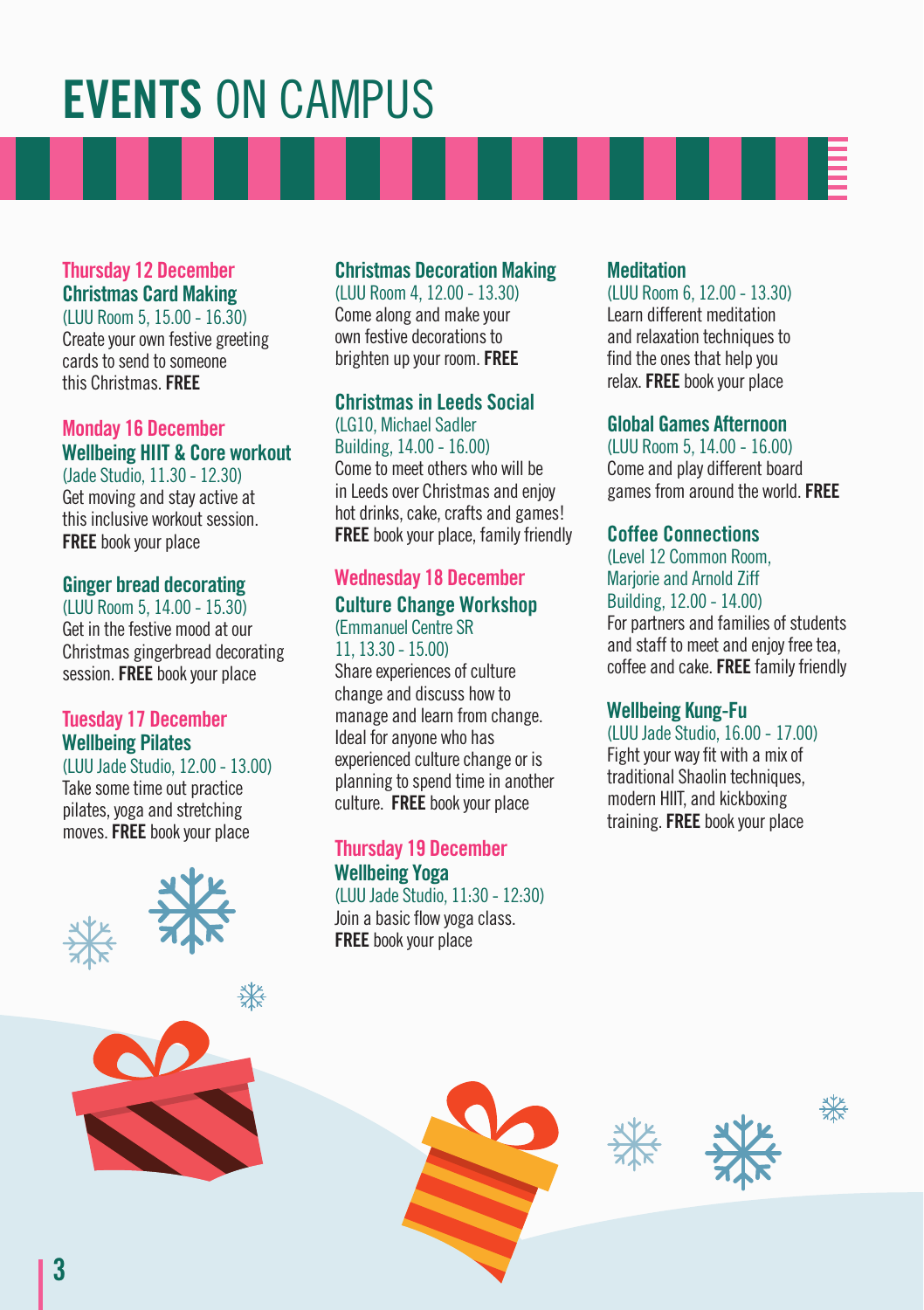# EVENTS ON CAMPUS

### Friday 20 December Christmas Meal

(University House, 12.30 - 14.30) Join us for a Christmas meal and enjoy some traditional entertainment! Vegetarian options will be available. FREE book your place

### Monday 23 December 2019 – Thursday 2 January 2020

University closes on 23 December and will reopen on 2 January 2020 but check out our off-campus events on pages 5 and 6

### Monday 6 January Wellbeing HIIT & Core workout (Jade Studio, 11.30 - 12.30)

Get moving and stay active at this inclusive workout session. FREE book your place.

### Tuesday 7 January Wellbeing Pilates (LUU Jade Studio, 12.00 - 13.00)

Take some time out practice pilates, yoga and stretching moves. FREE book your place.

### Wednesday 8 January Tea Tasting (LUU Room 5, 14.00 - 15.30)

Try different types of tea enjoyed in various countries around the world whilst chatting over games and biscuits. Free

### Thursday 9 January Wellbeing Yoga

(LUU Jade Studio, 11:30 - 12:30) Join a basic flow yoga class. FREE book your place

### **Meditation**

(LUU Room 6, 12 - 13.30) Learn different meditation and relaxation techniques to find the ones that help you relax. FREE book your place

### Wellbeing Kung-Fu

(LUU Jade Studio, 16.00 - 17.00) Fight your way fit with a mix of traditional Shaolin techniques, modern HIIT, and kickboxing training. FREE book your place

### Friday 10 January

Make Your Own Natural Body Scrub

(LUU Room 4, 14.00 - 15.00) Make your own hydrating winter body scrub out of natural ingredients. FREE book your place

For more information on each event and to buy tickets or reserve your place, visit: students.leeds.ac.uk/outofterm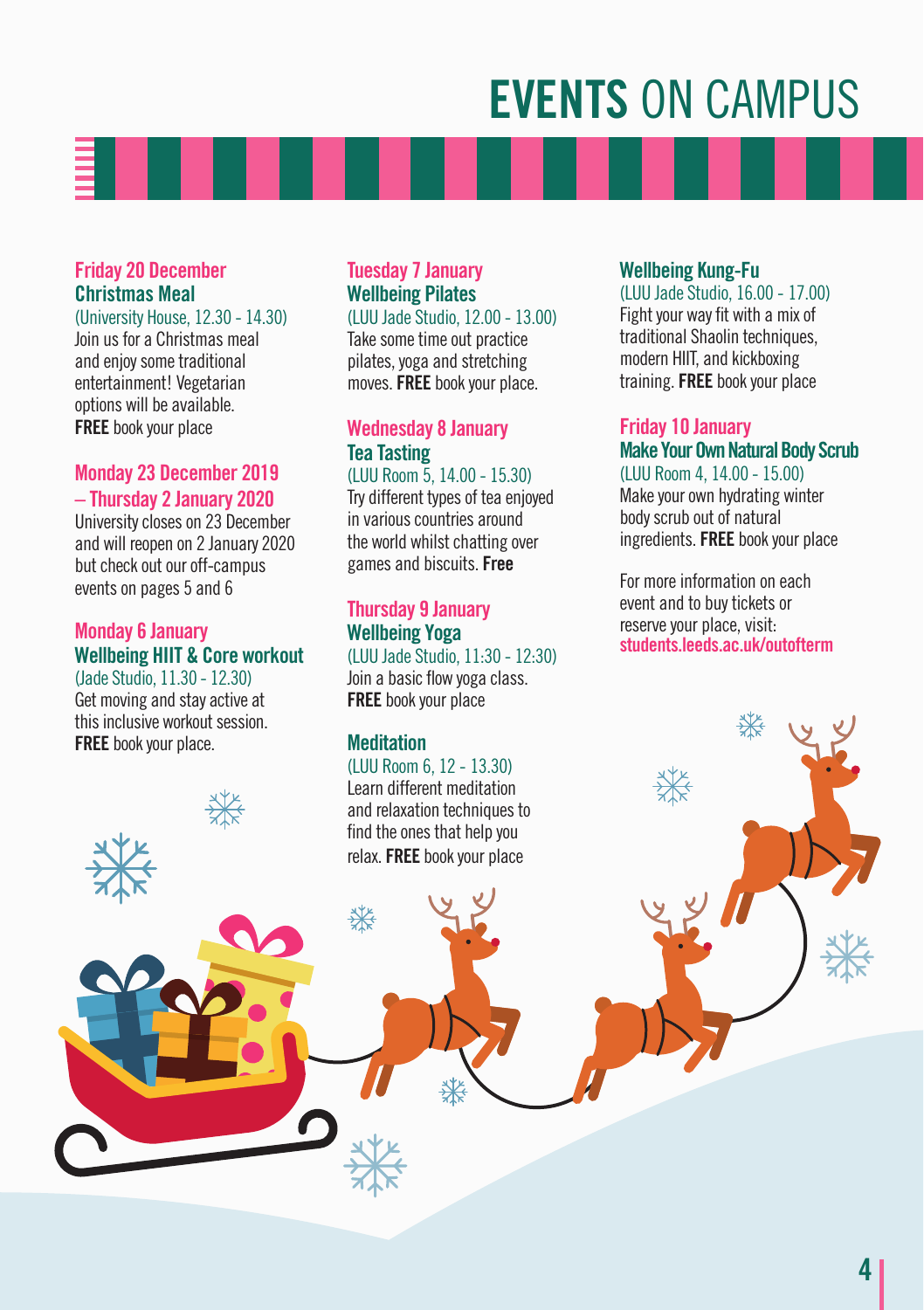# EVENTS OFF CAMPUS

Whether you come to these events on your own or with friends or family, friendly student assistants will introduce you to new people and make sure everyone has a great time.

Some ticketed events are subsidised so may be cheaper than buying elsewhere. Please book early to reserve your place, visit:

http://students.leeds.ac.uk/ outofterm

### Saturday 30 November Oxfam Online Volunteer Taster (Meet at Leeds Train Station, 9.15

- 15.30)

Spend a day behind the scenes at Oxfam's warehouse to help sort and despatch clothing to a worldwide audience to raise money for Oxfam. FREE book your place.

### Sunday 1 December Explore Keswick in the Lake District with Get Out, Get Active (Meet at Parkinson Steps, 08.30  $- 18.30$

Explore the beautiful market town of Keswick and its surrounding countryside, including Derwentwater, on this guided walk. £17, book your place.

### Saturday 7 December Trip to Manchester

(Meet at Parkinson Steps, 10.00 - 19.15)

Explore the city and its awardwinning Christmas markets all in one day. Standard £12, Halls £7, book your place.

### Explore Whitby with Get Out, Get Active

### (Meet at Parkinson Steps, 08.30 - 18.30)

Join this scenic coastal walk finishing in the charming town of Whitby which was immortalized in Bram Stoker's gothic horror novel, Dracula. £15, book your place.

### Sunday 8 December Santa Dash Volunteering Taster (Meet at Leeds Town Hall, 8.30 - 12.00)

Volunteer as an Event Marshall to support runners dressed as Santa Clause as they dash through the city to raise money for St Gemma's Hospice. FREE book your place.

### Saturday 14 December

### Get Out, Get Active walking trip (meeting place and time to be confirmed)

Participants will vote for the location of this special trip! Check the GOGA webpages for more details. Book your place.

### Wednesday 18 December Trip to York

### (Meet at Parkinson Steps, 11.00 - 19.00)

Visit one of the UK's oldest cities, famous for its architecture, cobbled streets, iconic York Minster and festive markets. Standard £10, Halls £5, book your place.

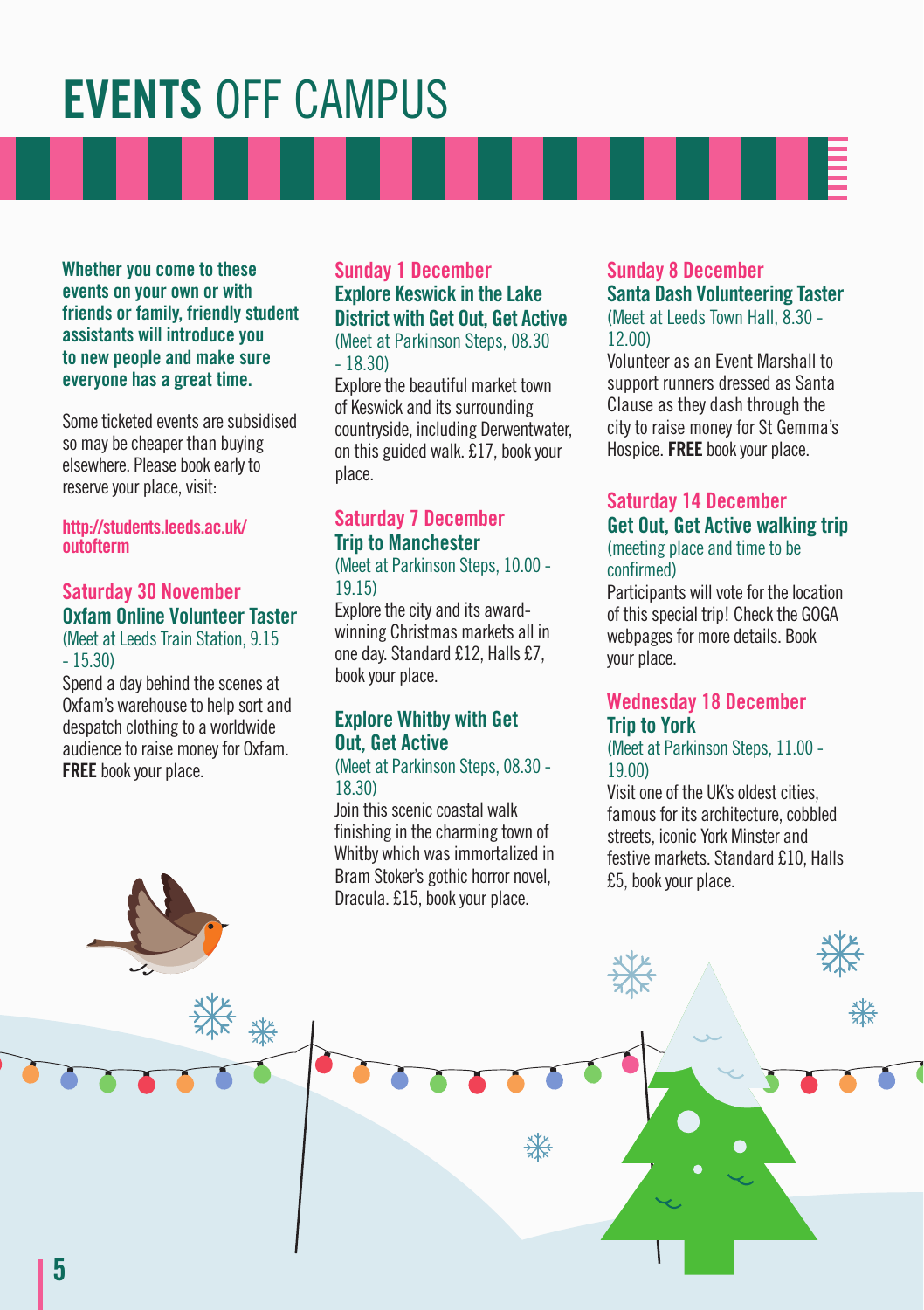# EVENTS OFF CAMPUS

### Thursday 19 December Oxfam Online Volunteer Taster (Meet at Leeds Train Station, 9.15

- 15.30) Spend a day behind the scenes at Oxfam's warehouse to help sort and despatch clothing to a worldwide audience to raise money for Oxfam.

FREE book your place.

### Saturday 21 December Pantomime: Sleeping Beauty

(Carriageworks Theatre, Millennium Square, 18.00 - 21.00)

In true British Christmas tradition, be ready for costumes, comedy, music and mayhem in this magical performance of a classic fairytale. £10, book your place, family friendly.

### Wednesday 25 December Rainbow Junk-tion Christmas Lunch

### (Rainbow Junk-tion Cafe, All Hallows

Church LS6 1NP, 12.00 - 15.00) Enjoy a tasty meal made from food that would otherwise be wasted at this pay-as-you-feel community Christmas lunch. Pay by donation on the day, book your place for free, family friendly.

### Thursday 26 December Rugby Match: Leeds vs Wakefield

(Meet outside Sainsbury's in Headingley, 10.30 - 13.30)

Feel the excitement of watching a live Rugby match – an experience not to be missed! £5, book your place before 16 December, family friendly.

### Saturday 28 December Trip to Saltaire with Get Out, Get Active (Meet at Parkinson Steps, 10.00 -

16.00)

Explore the Victorian model village of Saltaire and the beautiful surrounding countryside. You will be taken on a guided walk and have free time afterwards to explore the town of Saltaire or to visit the historic Salts Mill. £10, book your place



Many see the festive period as a time for helping others and taking part in community activities.

For more volunteering opportunities visit:

leedsforlife.leeds.ac.uk/ Opportunity/Index

doinggoodleeds.org.uk/ volunteering-in-leeds

### EVENTS IN THE CITY

Why not book tickets for traditional shows such as carol concerts, ballets, and musicals? Or visit the stately homes of Lotherton Hall or Temple Newsam for their traditional Christmas experiences.

For more events in the city including Christmas markets, family friendly events and performances visit:

http://students.leeds.ac.uk/ outofterm

For more events across the city visit:

www.visitleeds.co.uk/whats-on

http://whatson.leeds.gov.uk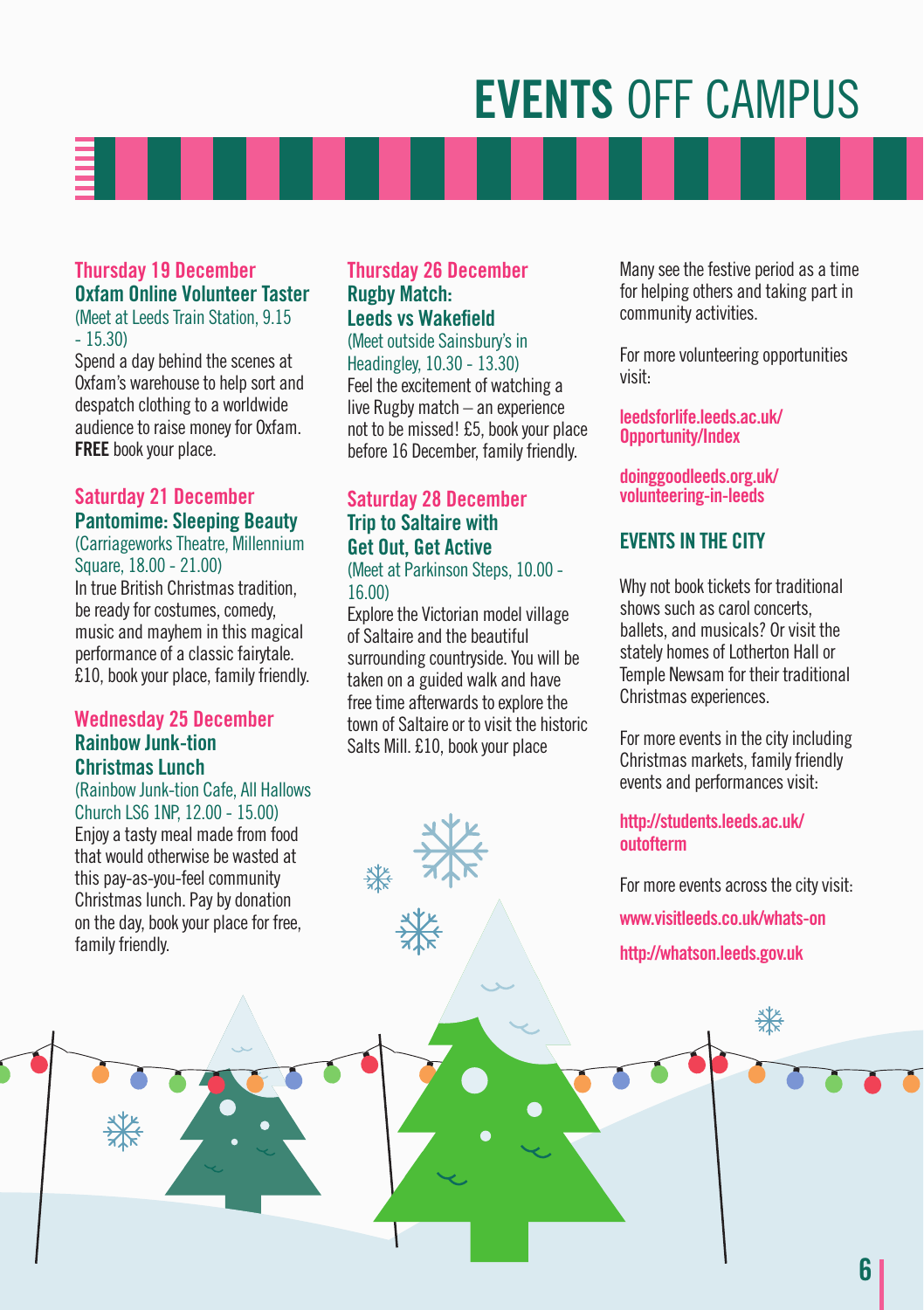# NOVEMBER/DECEMBER CALENDAR

| <b>Monday</b>                                                                                                                                                                                       | <b>Tuesday</b>                                                                                                                                                                        | <b>Wednesday</b>                                                                                                                                                               | <b>Thursday</b>                                                                                                                                                                                                                                                                 | <b>Friday</b>                                          | <b>Saturday</b>                                                                            | <b>Sunday</b>                                                           |
|-----------------------------------------------------------------------------------------------------------------------------------------------------------------------------------------------------|---------------------------------------------------------------------------------------------------------------------------------------------------------------------------------------|--------------------------------------------------------------------------------------------------------------------------------------------------------------------------------|---------------------------------------------------------------------------------------------------------------------------------------------------------------------------------------------------------------------------------------------------------------------------------|--------------------------------------------------------|--------------------------------------------------------------------------------------------|-------------------------------------------------------------------------|
|                                                                                                                                                                                                     |                                                                                                                                                                                       |                                                                                                                                                                                |                                                                                                                                                                                                                                                                                 |                                                        | 30<br><b>Oxfam Online</b><br><b>Volunteer Taster</b><br>$9.15 - 15.30$                     | 01<br><b>Explore Keswick in</b><br>the Lake District<br>$08.30 - 18.30$ |
| 02<br><b>Global Café</b><br>17.30 - 19.30                                                                                                                                                           | 03<br><b>Festive Food Share</b><br>$13.00 - 15.00$<br><b>Shoebox Appeal</b><br>$10.00 - 15.00$<br><b>University Carol</b><br><b>Service</b><br>$17.15 - 18.15$                        | 04<br><b>An M&amp;S Christmas</b><br><b>Food Workshop</b><br>$13.00 - 14.30$<br><b>International</b><br><b>Students Club</b><br>$18.00 - 20.00$                                | 05<br><b>Christmas</b><br><b>Decoration Making</b><br>$18.00 - 20.00$                                                                                                                                                                                                           | 06<br>Old Bar's 80th<br><b>Birthday party</b><br>20.00 | 07<br><b>Trip to Manchester</b><br>$10.00 - 19.15$<br><b>Explore Whitby</b><br>08.30-18.30 | 08<br><b>Santa Dash Taster</b><br>$8.30 - 12.00$                        |
| 09<br><b>Global Café</b><br>17.30 - 19.30<br><b>Sustainable</b><br><b>Christmas Crafts</b><br>13.00 -14.00 or 14.30<br>$-15.30$<br><b>Winter Unity Starlight</b><br><b>Event</b><br>$12.00 - 14.00$ | 10                                                                                                                                                                                    | 11<br><b>Harry Potter Night</b><br>from 17.00<br><b>International</b><br><b>Students Club</b><br>$18.00 - 20.00$                                                               | 12<br><b>Christmas Card</b><br><b>Making</b><br>$15.00 - 16.30$                                                                                                                                                                                                                 | 13                                                     | 14<br>Get Out, Get Active<br>walking trip<br><b>TBC</b>                                    | 15                                                                      |
| 16<br><b>Wellbeing HIIT &amp;</b><br><b>Core workout</b><br>$11.30 - 12.30$<br><b>Global Café</b><br>17.30 - 19.30<br><b>Ginger bread</b><br>decorating<br>$14.00 - 15.30$                          | 17<br><b>Wellbeing Pilates</b><br>$12.00 - 13.00$<br><b>Christmas</b><br><b>Decoration Making</b><br>$12.00 - 13.30$<br><b>Christmas in</b><br><b>Leeds Social</b><br>$14.00 - 16.00$ | 18<br><b>International</b><br><b>Students Club</b><br>$18.00 - 20.00$<br><b>Culture Change</b><br><b>Workshop</b><br>$13.30 - 15.00$<br><b>Trip to York</b><br>$11.00 - 19.00$ | 19<br><b>Wellbeing Yoga</b><br>$11:30 - 12:30$<br><b>Meditation</b><br>$12.00 - 13.30$<br><b>Global Games</b><br>$14.00 - 16.00$<br><b>Coffee Connections</b><br>$12.00 - 14.00$<br><b>Wellbeing Kung-Fu</b><br>$16.00 - 17.00$<br><b>Oxfam Online Taster</b><br>$9.15 - 15.30$ | 20<br><b>Christmas Meal</b><br>$12.30 - 14.30$         | 21<br>Pantomime:<br><b>Sleeping Beauty</b><br>$18.00 - 21.00$                              | 22                                                                      |
| 23                                                                                                                                                                                                  | 24<br><b>University Closed</b>                                                                                                                                                        | 25<br><b>University Closed</b><br><b>Christmas Dav</b><br><b>Rainbow Junk-tion</b><br><b>Christmas Lunch</b><br>$12.00 - 15.00$                                                | 26<br><b>University Closed</b><br><b>Boxing Day</b><br><b>Rugby Trip</b><br>$10.40 - 13.30$                                                                                                                                                                                     | 27<br><b>University Closed</b>                         | 28<br><b>University Closed</b><br><b>Trip to Saltaire</b><br>$10.00 - 16.00$               | 29<br><b>University Closed</b>                                          |
| 30<br><b>University Closed</b>                                                                                                                                                                      | 31<br><b>University Closed</b><br><b>New Years Eve</b>                                                                                                                                |                                                                                                                                                                                |                                                                                                                                                                                                                                                                                 |                                                        |                                                                                            |                                                                         |

### EVENT COLOUR KEY: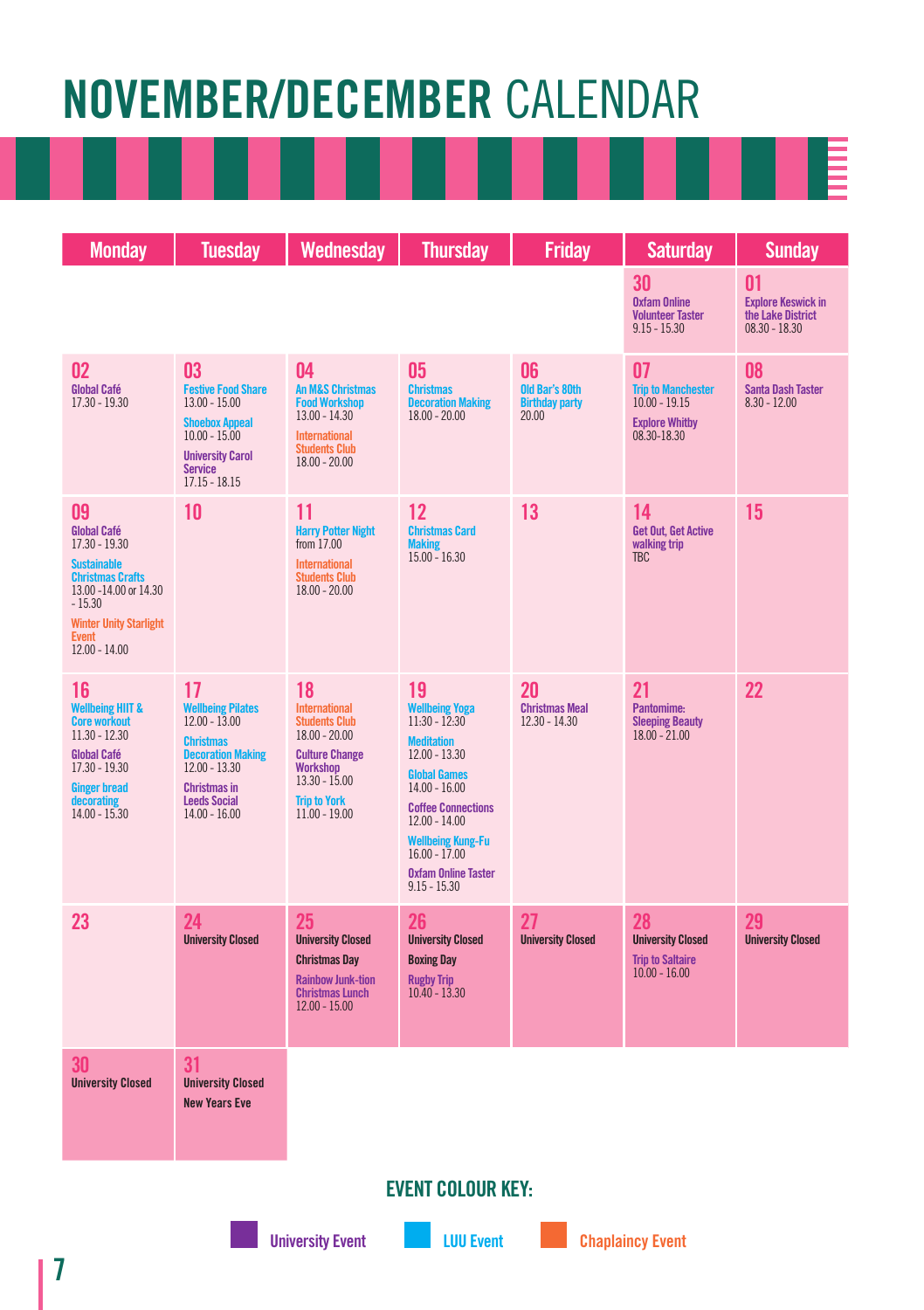# JANUARY CALENDAR

| <b>Monday</b>                                                                                                        | <b>Tuesday</b>                                    | Wednesday                                                                                                      | <b>Thursday</b>                                                                                                              | <b>Friday</b>                                                              | <b>Saturday</b> | <b>Sunday</b> |
|----------------------------------------------------------------------------------------------------------------------|---------------------------------------------------|----------------------------------------------------------------------------------------------------------------|------------------------------------------------------------------------------------------------------------------------------|----------------------------------------------------------------------------|-----------------|---------------|
|                                                                                                                      |                                                   | 01<br><b>University Closed</b><br><b>New Years Day</b>                                                         | 02                                                                                                                           | 03                                                                         | 04              | 05            |
| 06<br><b>Wellbeing HIIT &amp;</b><br><b>Core workout</b><br>$11.30 - 12.30$<br><b>Global Café</b><br>$17.30 - 19.30$ | 07<br><b>Wellbeing Pilates</b><br>$12.00 - 13.00$ | 08<br><b>International</b><br><b>Students Club</b><br>$18.00 - 20.00$<br><b>Tea Tasting</b><br>$14.00 - 15.30$ | 09<br><b>Wellbeing Yoga</b><br>$11.30 - 12.30$<br><b>Meditation</b><br>$12.00 - 13.30$<br>Wellbeing Kung-Fu<br>16.00 - 17.00 | 10<br><b>Make Your Own</b><br><b>Natural Body Scrub</b><br>$14.00 - 15.00$ | 11              | 12            |
| 13<br><b>Exam Period Begins</b>                                                                                      | 14                                                | 15                                                                                                             | 16                                                                                                                           | 17                                                                         | 18              | 19            |
| 20                                                                                                                   | 22                                                | 23                                                                                                             | 24                                                                                                                           | 25<br><b>Exam Period Ends</b>                                              | 26              | 27            |

28 Teaching Begins

### EVENT COLOUR KEY: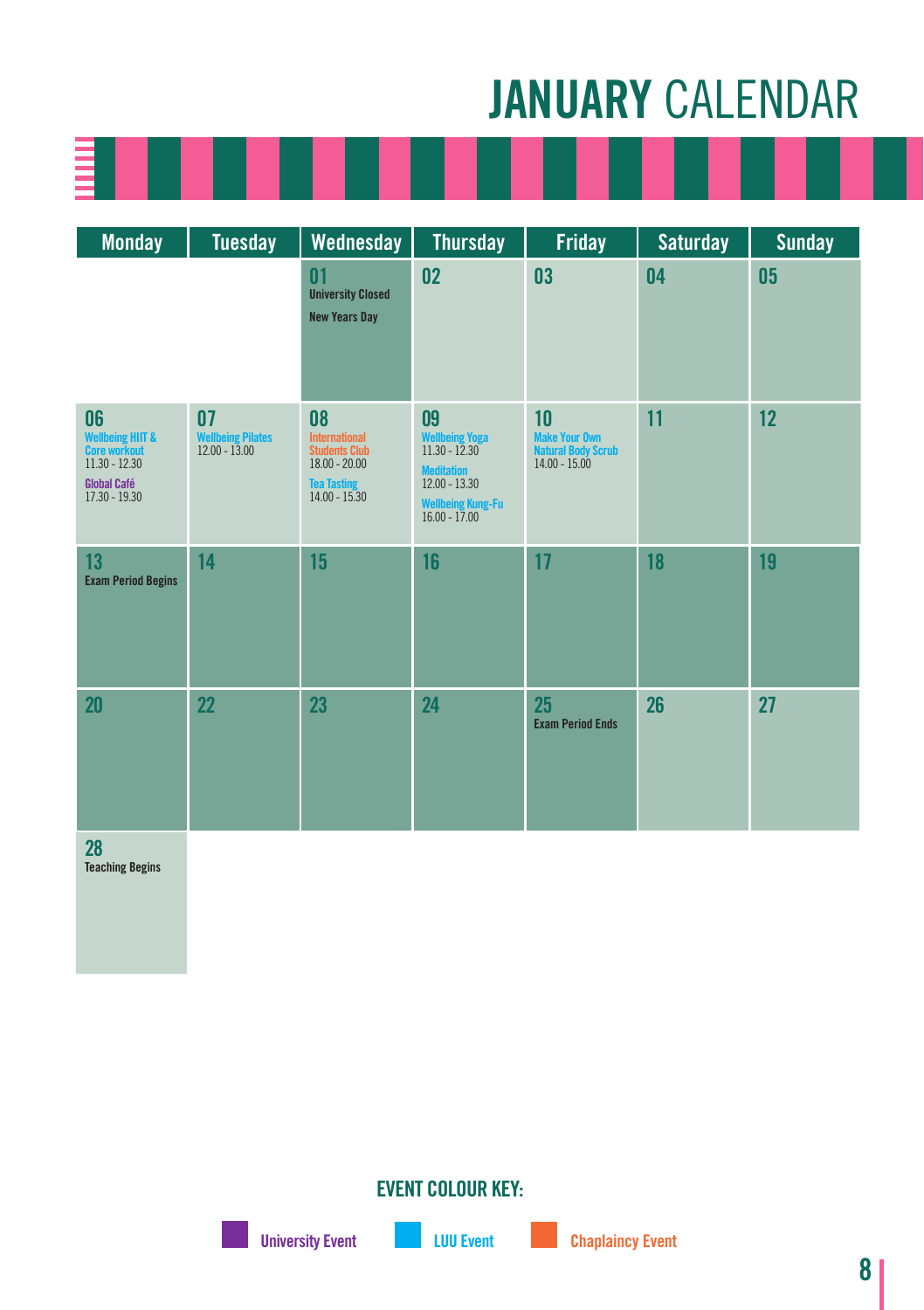# INFORMATION AND SUPPORT

### WHAT TO EXPECT THIS SEASON

### The festive season can be a busy time of year. The city centre and services such as public transport may be more crowded than usual.

On the other hand, the University campus is quieter than during termtime as many students travel to other cities or countries. But there are still plenty of events and activities for those who stay in Leeds.

If you're in Leeds over Christmas, don't forget to plan ahead to make sure you have an enjoyable holiday. Here is some useful information about changes to services during the Christmas and New Year period.

### SERVICES IN THE CITY

### **Shops**

Shops may have increased or reduced opening hours over the festive period. Visit the individual shops' websites to find their seasonal opening hours. Most shops will be closed on Christmas Day and New Year's Day so buy food and provisions in advance.

### **Restaurants**

If you want to eat out over Christmas, make sure to book ahead of time as restaurants get booked up quickly during the holidays, especially on Christmas Day.

### Public transport

There will be limited or no services on some days, including 25 and 26 December and 1 January. Services can also be disrupted by winter weather, particularly snow.

Check for additional travel disruption or timetable changes before you make your journey. Visit: www.wymetro.com

Here's a list of some local taxi services, which can be booked in advance:

Amber Cars: 0113 202 2117 Royal Cars: 0113 230 5000 Arrow Private Hire: 0113 258 5888 Wheels Taxis: 0113 249 9999

### CAMPUS SERVICES

### University of Leeds

The University will be closed from 24 December and re-open from 2 January 2020.

### Leeds University Union

Your Students' Union will be closed from 24 December and will re-open on 2 January 2020. Some bars, shops and cafes will have reduced opening hours during the Christmas period. 0113 380 1400 www.luu.org.uk

### The Edge

University sports facilities can be accessed over the holidays. See their opening hours and Christmas offer at https://sport.leeds.ac.uk/. You'll also find information online about climbing, swimming and personal training courses as well as class timetables. The Edge are offering free virtual fitness classes almost every day from 16 December 2019 until 5 January 2020. To sign up visit: http://students.leeds.ac.uk/ outofterm

### University Residences

If you live in halls of residence and are staying in halls this winter, make sure you're part of your halls Facebook group to keep up to date with what's happening and to connect with other students still around. If you have any ideas for events or activities you'd like to see in your halls over the festive period, email: residencelife@leeds.ac.uk

### **STUDY SPACES**

### University of Leeds Libraries

Libraries will be closed whilst the University is closed. For the opening times of all the University libraries visit: https://library.leeds.ac.uk/ locations

### Leeds Central Library

The city's Central Library will close at 15.00 on 24 December and re-opens at 9.00 on 27 December. It will also be closed on 1 January. It offers free computer access, a quiet study area and free WiFi. For more information and opening times, visit: www.leeds. gov.uk/leisure/Pages/Centrallibrary.aspx

Local libraries can be accessed across the city. To find your nearest library visit: www.leeds.gov.uk/ leisure/Pages/Your-library.aspx

### University of Leeds Computer **Clusters**

24 hour IT clusters can be accessed throughout the holidays using a security keypad. Find more information here: https://infoscreen. leeds.ac.uk/clustercode/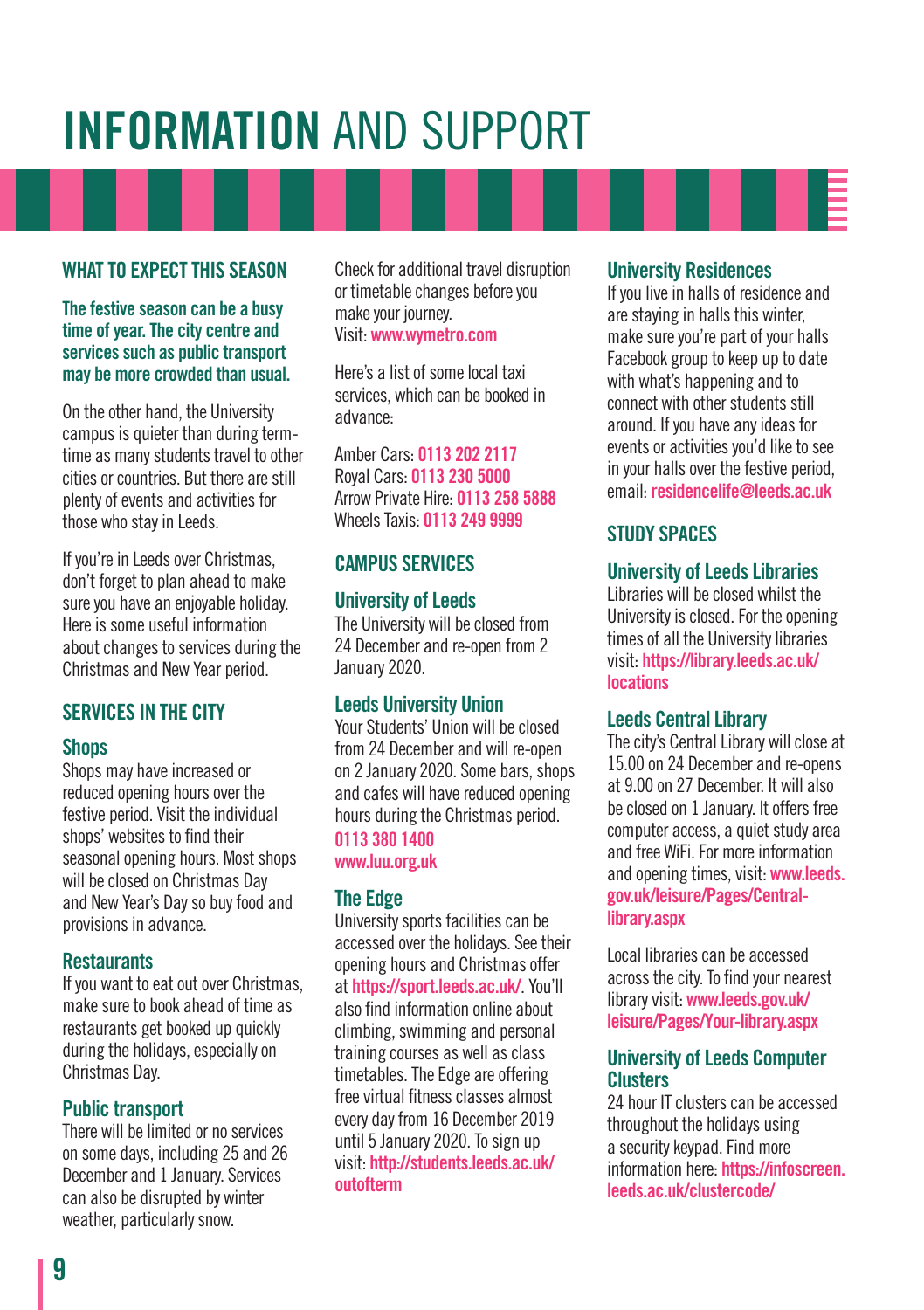# INFORMATION AND SUPPORT

### HELP AND SUPPORT

### LUU Help and Support

If you need help or advice, visit the Help and Support team in the LUU foyer. LUU Advice offer a range of services, including drop-in sessions. appointments, phone calls, email communication and Skype meetings. advice@luu.leeds.ac.uk www.luu.org.uk/student-help-support

### Universities' Chaplaincy in Leeds, Emmanuel Centre

The Chaplaincy run weekly social and prayer services and can offer help finding church services in the community.

The Chaplaincy and Common Room will close at 17.00 on 23 December 2019 and will re-open on 2 January 2020.

If you need to contact a chaplain for faith or pastoral support, you can email: chaplaincy@leeds.ac.uk or call on: 0113 343 5071. If you are in crisis and need Chaplaincy support out of hours, or in the holidays, call: 07780 613 862. www.leeds.ac.uk/chaplaincy

### University Security Services

If you have any problems when the University is closed, you can contact the Security Office, which is available 24 hours a day, every day of the year.

175 Woodhouse Lane security@leeds.ac.uk General Enquiries: 0113 343 5494 or 0113 343 5495 Emergencies Only: 0113 343 2222 https://commercialcampussupport. leeds.ac.uk/security/

### Feeling at Home in Leeds online guides

Whether you've recently arrived in Leeds, or been here for some time, these interactive guides can help you make the most of all aspects of University life. Take some time during the break to explore the student stories and activities in the guide, which will help you reflect on your experiences in Leeds so far and think about your future goals.

To access the guide for your study level visit: http://students.leeds. ac.uk/feelingathome

### Big White Wall

This supportive online community offers 24 hour support every day of the year. Trained counsellors are online at all times, as well as a range of helpful resources. You can go to www.bigwhitewall.com and sign up with your University email.

### **Samaritans**

Located near the Business School, Samaritans offer 24-hour emotional support to anyone in need of someone to talk to. . The best way to contact them is to call 116 123 for free from any phone. You can also email jo@ samaritans.org or you can visit Samaritans in person for a faceto-face drop in appointment with a volunteer between 9.00 - 21.00, 93 Clarendon Road, Leeds, LS2 9LY. Please note the drop-in service is subject to volunteer availability. www.samaritans.org/branches/ samaritans-leeds

### HOW DO PEOPLE CELEBRATE CHRISTMAS IN THE UK?

If you are experiencing Christmas in the UK for the first time, here's some information about what you can expect.

For some, Christmas Day can start with a church service, followed by eating a traditional Christmas dinner, playing board games, going on a walk and then falling asleep while watching the Queen's Speech on TV. Some people decorate their homes with colourful lights, wreaths and, of course, a Christmas tree.

Many enjoy exchanging gifts and children receive stockings filled with small gifts. You could organise a 'Secret Santa' to share gifts with friends: www.wikihow.com/Do-a-Secret-Santa

Traditional Christmas foods include: roast turkey or vegetarian nut roast, stuffing, brussel sprouts, roast potatoes, Yorkshire puddings, mince pies and Christmas pudding. For Christmas recipes visit:

www.bbcgoodfood.com/howto/ guide/complete-christmas-menuclassic

www.bbcgoodfood.com/recipes/ collection/vegan-christmas

If you're an international student interested in cultural exchange, find out more about how you can visit a British family for a day or a weekend with Host UK. The deadline to apply for a festive visit over Christmas is 26 November 2019: https://students. leeds.ac.uk/host